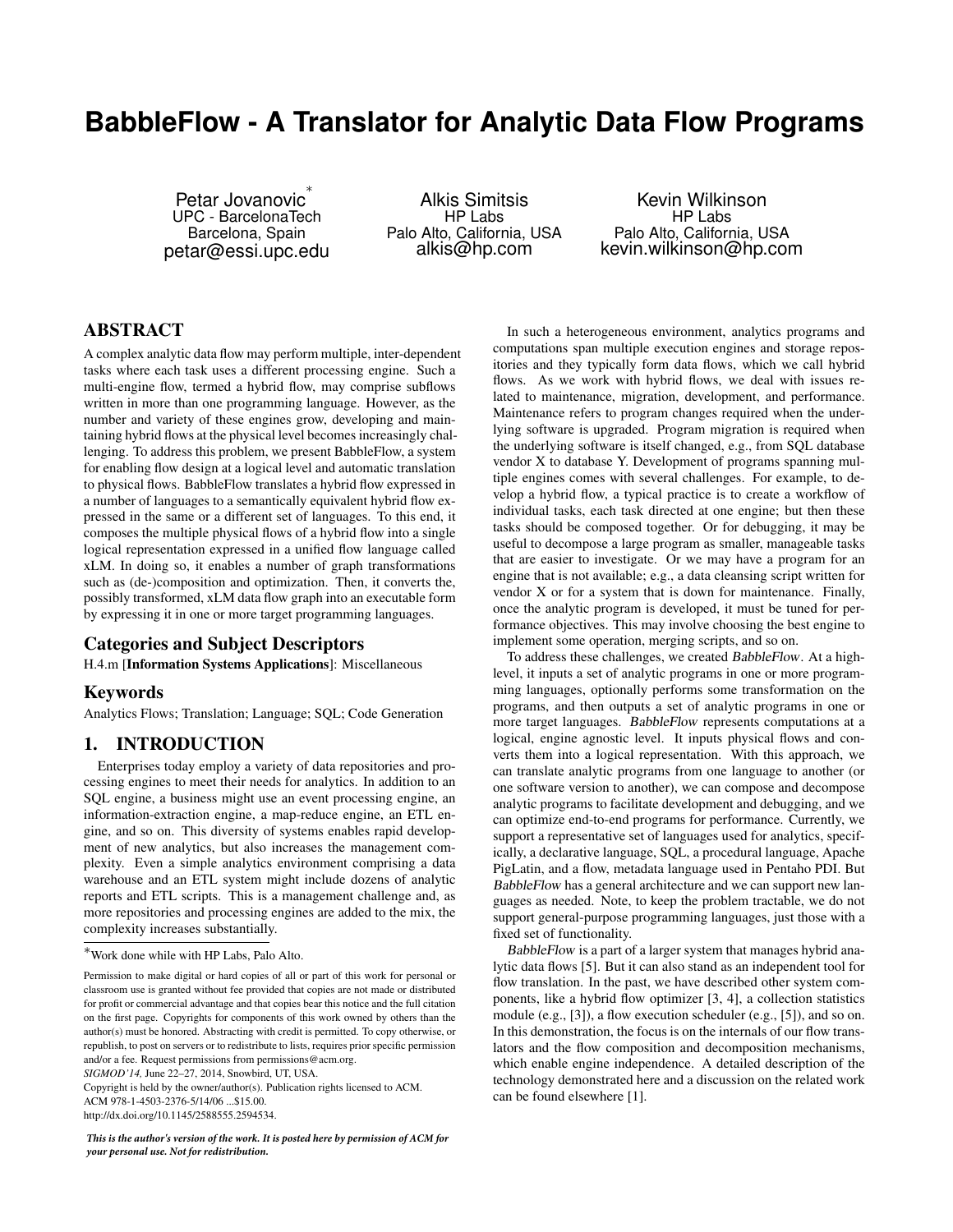

Figure 1: System architecture

## 2. DEMONSTRABLE FEATURES

## 2.1 System Overview

A system overview is illustrated in Figure 1. We first discuss two components of BabbleFlow, namely the xLM language and the dictionary, and then, we give a high level description of our system.

BabbleFlow models flows as directed, acyclic graphs (DAGs) and encodes them in our *lingua franca*, a data flow metadata language called *xLM* [2]. xLM describes flows, their operators (e.g., schemata, semantics) and data stores, and the interconnection among them. It also captures operational properties at the flow level and operator level, like resources used and physical characteristics, and can represent various levels of abstraction. In its current implementation, xLM is expressed in XML. Note that xLM is not a user language, but is intended for flow processing.

To enable translation from one language to another and from physical to logical flows and vice versa, we use an extensible dictionary of mappings between logical constructs and their valid physical constructs in the supported languages. Example logical constructs are operators, functions, expressions, and data types. In general, we may have 1-1, 1-n, and m-n mappings that map a logical construct to different physical constructs and vice versa. Figure 2 shows example, simplified entries for an operator (Project), a function (getDate), and a comparison operator (Not Like).



Figure 2: Example dictionary entries

The input to our system is a physical flow, which may be a hybrid flow spanning multiple engines. A 'physical to logical' module converts a physical, engine specific flow to a logical, engine agnostic flow. We parse the specifications of the physical flow (e.g., a script in a programming language or metadata that encodes the flow) and produce an engine agnostic xLM (a-xLM) representation of the flow constructs. To do this, we use a *dictionary of mappings* between logical constructs and their physical counterparts in the supported languages. During parsing, we also collect statistics and cost estimates for the flow and its operators. If the original flow comprises subflows (e.g., scripts) in more than one language, we translate and compose them all into a single logical flow.

Next, a 'flow processor' may transform the logical flow in some way; e.g., optimization, flow decomposition. Flow transformation can also be done manually by a flow designer; e.g., a user may

determine the engine assignment, the code complexity (nested vs. decomposed flows), or the target programming language(s).

The 'logical to physical' module converts an engine agnostic flow (in a-xLM) into an engine specific flow (represented in engine specific xLM, s-xLM) according to the engine selections made either by a flow processor or a flow designer and using the xLM mappings stored in the dictionary. In some cases, a flow in s-xLM may be further processed by a flow processor; e.g., to apply engine specific optimizations to the physical flow (not shown in Figure 1). Finally, an 'engine specific code generator' module translates s-xLM to executable code that can be dispatched for execution.

#### 2.2 Flow Import

We created parsers to translate flows in PigLatin and/or SQL to a logical flow in xLM. First, we describe import of a single flow running on a single engine and next, we discuss the more general case of hybrid flow import and flow composition.

The import phase starts with a code script. If the flow runs on an engine that produces execution plans, we parse the *execution plan* of a flow instead of the actual program. We follow this method for SQL and PigLatin flows, as in both cases an execution plan is available. This abstracts us away from the intrinsic characteristics of each programming language and provides us directly with the flow structure and also, with extra useful information like cost estimates for flow operators (e.g., row cardinality, memory).

Figure 3 shows an example import for a PigLatin script. We probe the engine to get an explain plan (not shown in the figure) and parse it for identifying the engine specific, flow operators. We then use the dictionary to map each engine specific operator (e.g., LOFilter) to an engine agnostic operator (e.g., Filter) and express it in xLM (right part of Figure 3). In addition, we identify the semantics of each operator and convert it to a logical form. For example, for the filter, we analyze its filter condition, express it as an abstract expression tree (middle part of Figure 3), convert physical constructs like functions (e.g., ToDate) to logical, and create the appropriate xLM (a-xLM) representation for it (e.g., getDate).



Figure 3: Example script import

An alternative way to parse the input flow is to modify the codebase of the engine. We did this for an open source ETL tool (Pentaho PDI), where we extended the code generation methods to generate xLM directly from the tool. Figure 4(left) shows an example import from PDI code: starting from a flow designed in PDI (top left corner), we produce engine agnostic xLM (bottom left corner).

BabbleFlow also handles n-m mappings where an operator in one language may be mapped to multiple operators in another; e.g., SQL Group By maps to two PigLatin operators, Group By and Foreach Generate. On the other hand, if an operator is not supported in an engine, then we do not consider shipping it to that engine.

*Composition*. For a hybrid flow having subflows running on multiple engines (e.g., Hadoop and SQL engine), we complement the above functionality with a composition mechanism. After we create engine agnostic xLM for each subflow running on a different engine, we identify *connect points* in the individual subflows; i.e., points where these subflows connect to each other.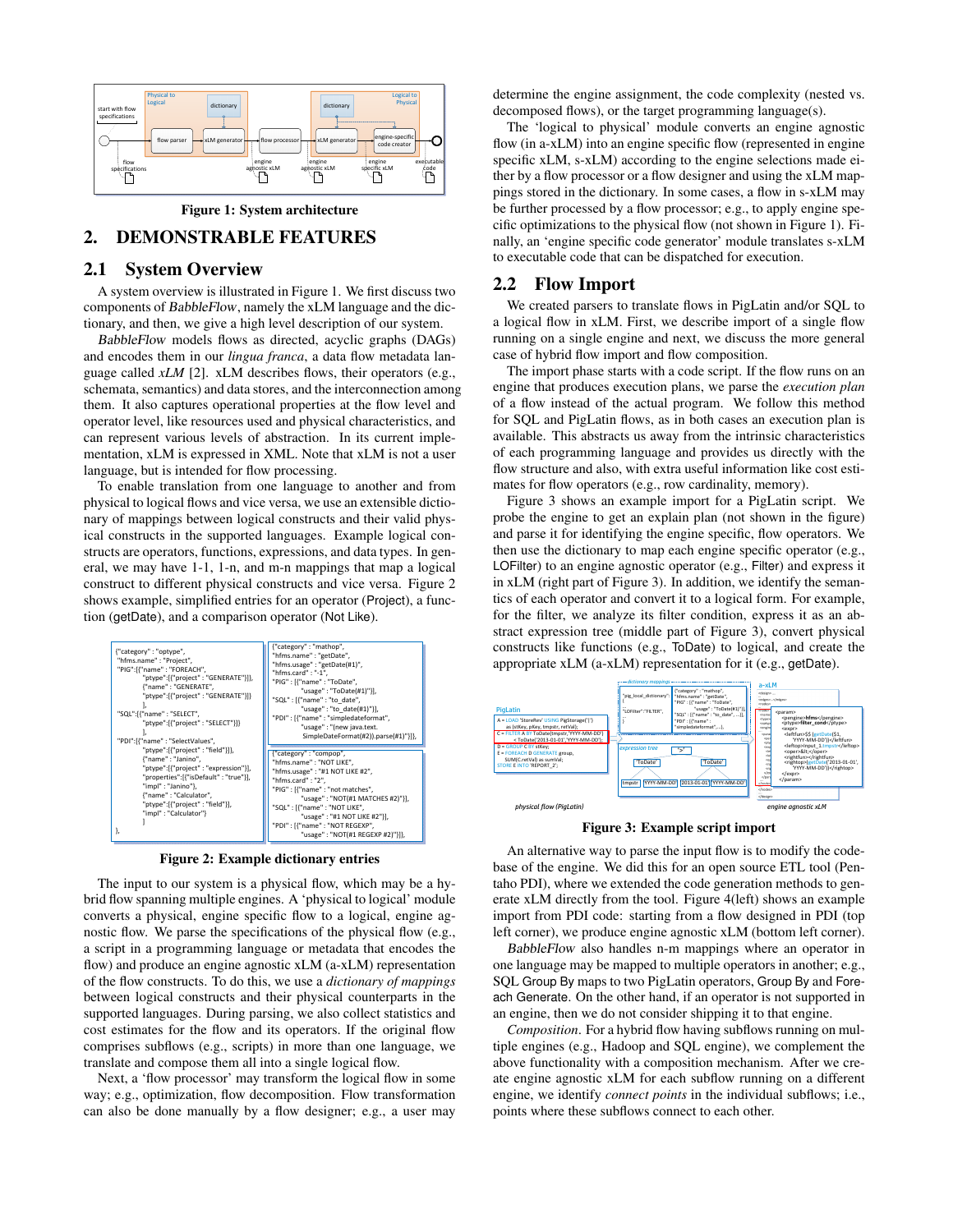

Figure 4: Code conversion from PDI to xLM and then, back to PDI again or to SQL

Connect point identification can be either a guided process, where a flow designer specifies the connections in the form of metadata, or a semi-automated process. In the latter case, the connect points are inferred based on an analysis of the input flows. For example, if two flows utilize an engine specific connector (e.g., an HDFS-todatabase connector) connecting them to the same data storage, this storage is then automatically used as a connect point; e.g., one flow writes to a file or a table and a following flow reads from it. We can also discover compatible nodes between two flow graphs, based on the compatibility of the output schemata of the nodes of the first flow and input schemata of the nodes of the second flow. In this case, the flow designer can optionally validate the system choices. Advanced schema matching and mapping techniques are relevant to this task and are considered as an interesting future direction.

We support several flow connection types, like pipeline, blocking, or connection through a store point or a control point. The connect points are considered as operators in a-xLM and so enable modeling the entire computation as a single flow. This is a powerful feature of our system.

Figure 5 shows a composition of the example PDI and PigLatin scripts of Figures 4 and 3, respectively. In this case, BabbleFlow determined that the target data store of the PDI flow and the input data store of the PigLatin script are compatible; i.e., they have identical schemata. So, these serve as a connect point, which in turn was transformed to a pipeline connector between the flw1.revenueCalc\_1 and C\_LOFilter\_2 operators (a pipeline operator can be omitted from the drawing as a syntactic sugar).



Figure 5: Example composition of the PDI and PigLatin scripts described in Figures 4 and 3, respectively

#### 2.3 Flow Processors

A flow processor takes as input a logical flow in a-xLM, performs a transformation on that flow, and produces as output a second logical flow, which is functionally equivalent to the input, but perhaps with different properties. Note that the use of a flow processor is optional and is not needed for the flow language translation.



Figure 6: A flow transformation involving operator swapping

A flow optimizer is one example of a flow processor. Figure 6 shows a possible optimization for the flow of Figure 5. Since the two flows, PDI and PigLatin, have been composed to a single flow, the optimizer has an end-to-end view of the hybrid flow and can optimize it as a whole. In this example, the C\_LOFilter\_2 operator of Figure 5 has been pushed earlier in the flow.

Another flow processor might be used to decompose a long flow into subflows or to compose disconnected flows into a single flow. In doing so, the flow processor needs to alter connectors connecting the subflows running on different engines. For example, flow composition would remove connectors and flow decomposition would add connectors. Flow optimization may include function shipping, i.e., moving an operator from one engine to another, which involves swapping the position of an operator and a connector. Retargeting a single flow from one engine to another involves modifying the metadata for the connector to the new engine and possibly data shipping from the old engine to the new one. Once the connectors are determined, so are the engine boundaries. Since connectors link subflows on different engines, given the engine assignment, a physical flow can be generated.

Besides flow processors, the engine assignment or flow transformation can be defined manually by a flow designer. The bottom, right corner of Figure 4 shows an example of how a user can choose an engine for a flow.

#### 2.4 Flow Export

The export phase starts with a logical flow, for which engine assignment has been decided either by a flow processor or a designer. Then, BabbleFlow converts engine agnostic xLM (a-xLM) to engine specific xLM (s-xLM) using the dictionary of mappings and following a process similar to the physical to logical conversion.

Figure 7 shows a possible engine assignment for the flow in Figure 6. Different node colors denote different engine assignments. In this example, we maintained the original engine assignment, and thus, the flow comprises two subflows, a producer subflow shown in orange, assigned to PDI, and a consumer subflow, shown in yellow, assigned to PigLatin. These are linked by a single connect point. Note, that this example shows a case of function shipping as the filter operator in the input flow is moved from PigLatin to PDI.



Figure 7: A multi-engine assignment for the flow of Figure 6

Next, we proceed with code generation. If the flow is hybrid, then we first *decompose* it into subflows each designed to run on a single engine, and then, we generate separate execution code (i.e., code script) for each subflow. We work similarly for sameengine subflows; e.g., subflows produced with flow decomposition. In both cases, BabbleFlow also generates the code needed for orchestrating the execution of the scripts (e.g., which flow starts first, when a subsequent flow should start, and so on).